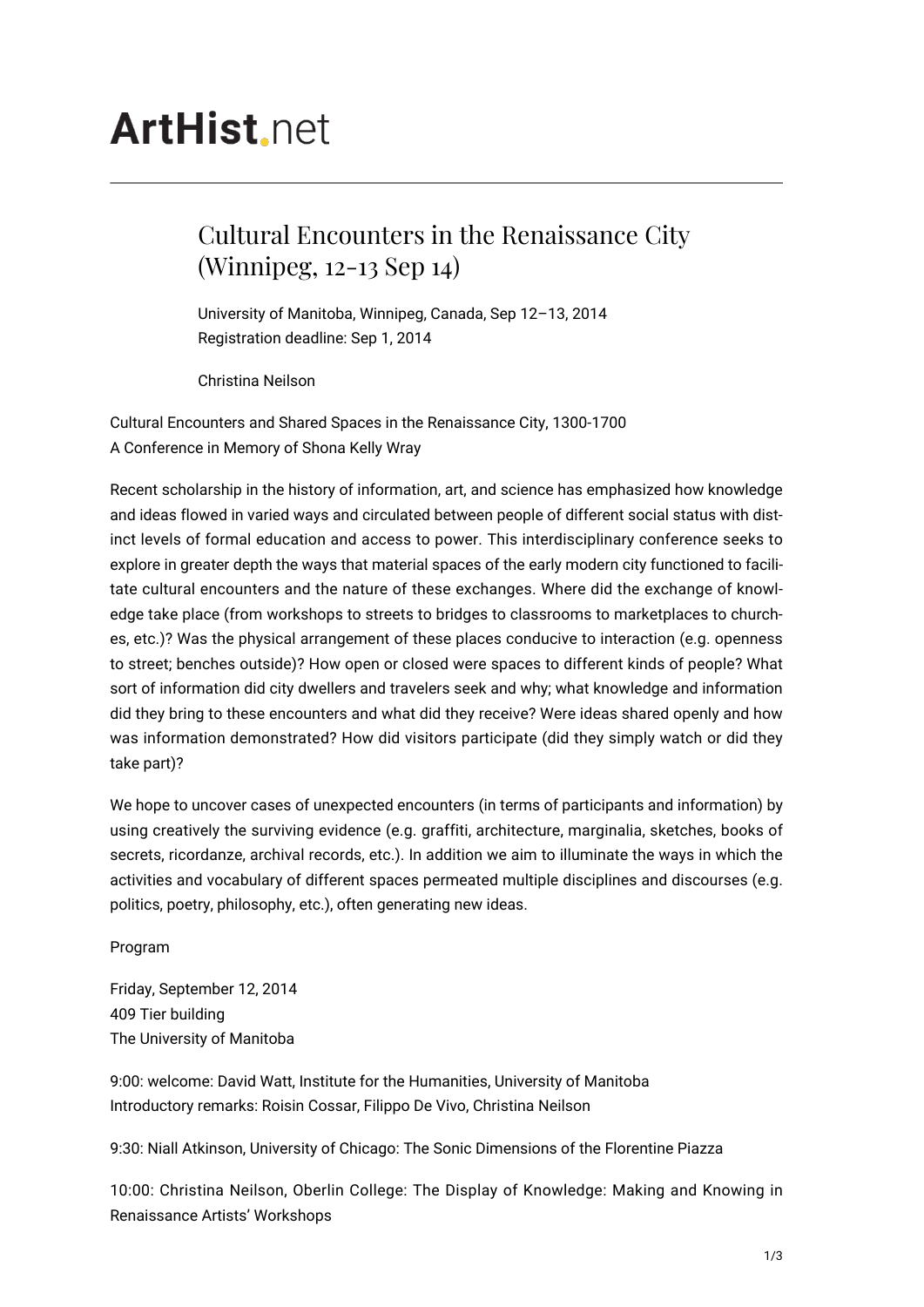10:30: Comment, Nicholas Terpstra, University of Toronto, questions and discussion from audience

11:00: coffee break

11:30: Yvonne Elet, Vassar College: Symbolic Topography at Villa Madama

12:00: Nicoletta Marcelli, University of Macerata: Florentine intellectuals in an "open" space: the Orti Orcellari circle, 1502-1522

12:30: comment, Nicholas Terpstra, questions and discussion

1:00: lunch

2:00-4:00: afternoon workshop session for presenters and discussants only

Saturday, September 13, 2014

9:30: Cecilia Hewlett, Monash University: Rotten eggs and tainted bread: the politics of the marketplace in Renaissance Florence

10:00: Roisin Cossar, University of Manitoba: Notarial Networks in Trecento Venice

10:30: comment, Tom Cohen and Elizabeth Cohen, York University, questions and discussion with audience

11:00: coffee break

11:30: Dario Tessicini, Durham University: Talking Statues discuss comets: the circulation of astrological prognostications in Venice at the end of the 16th century

12:00: Filippo De Vivo, Birkbeck College, The University of London: Walking in Renaissance Venice

12:30: comment, Tom Cohen and Elizabeth Cohen, and questions from audience

1:00: lunch

2:00-4:00: afternoon workshop session for presenters and discussants only

Advanced registration for the conference is necessary. Please register by September 1 at: [http://www.eventbrite.ca/e/cultural-encounters-and-shared-spaces-in-the-renaissance-city-1300-](http://www.eventbrite.ca/e/cultural-encounters-and-shared-spaces-in-the-renaissance-city-1300-1700-tickets-11922491493?utm_campaign=new_eventv2&utm_medium=email&utm_source=eb_email&utm_term=eventurl_text) [1700-tickets-11922491493?utm\\_campaign=new\\_eventv2&utm\\_medium=email&utm\\_source=eb\\_e](http://www.eventbrite.ca/e/cultural-encounters-and-shared-spaces-in-the-renaissance-city-1300-1700-tickets-11922491493?utm_campaign=new_eventv2&utm_medium=email&utm_source=eb_email&utm_term=eventurl_text)[mail&utm\\_term=eventurl\\_text](http://www.eventbrite.ca/e/cultural-encounters-and-shared-spaces-in-the-renaissance-city-1300-1700-tickets-11922491493?utm_campaign=new_eventv2&utm_medium=email&utm_source=eb_email&utm_term=eventurl_text)

Please provide your name and institutional affiliation.

Due to budgetary restrictions, lunches are open to presenters and discussants only.

This conference is generously funded by The Lila Wallace – Reader's Digest Special Project Grant from Villa I Tatti: The Harvard University Center for Italian Renaissance Studies and a Connection Grant from the Canadian Government's Social Sciences and Humanities Research Council.